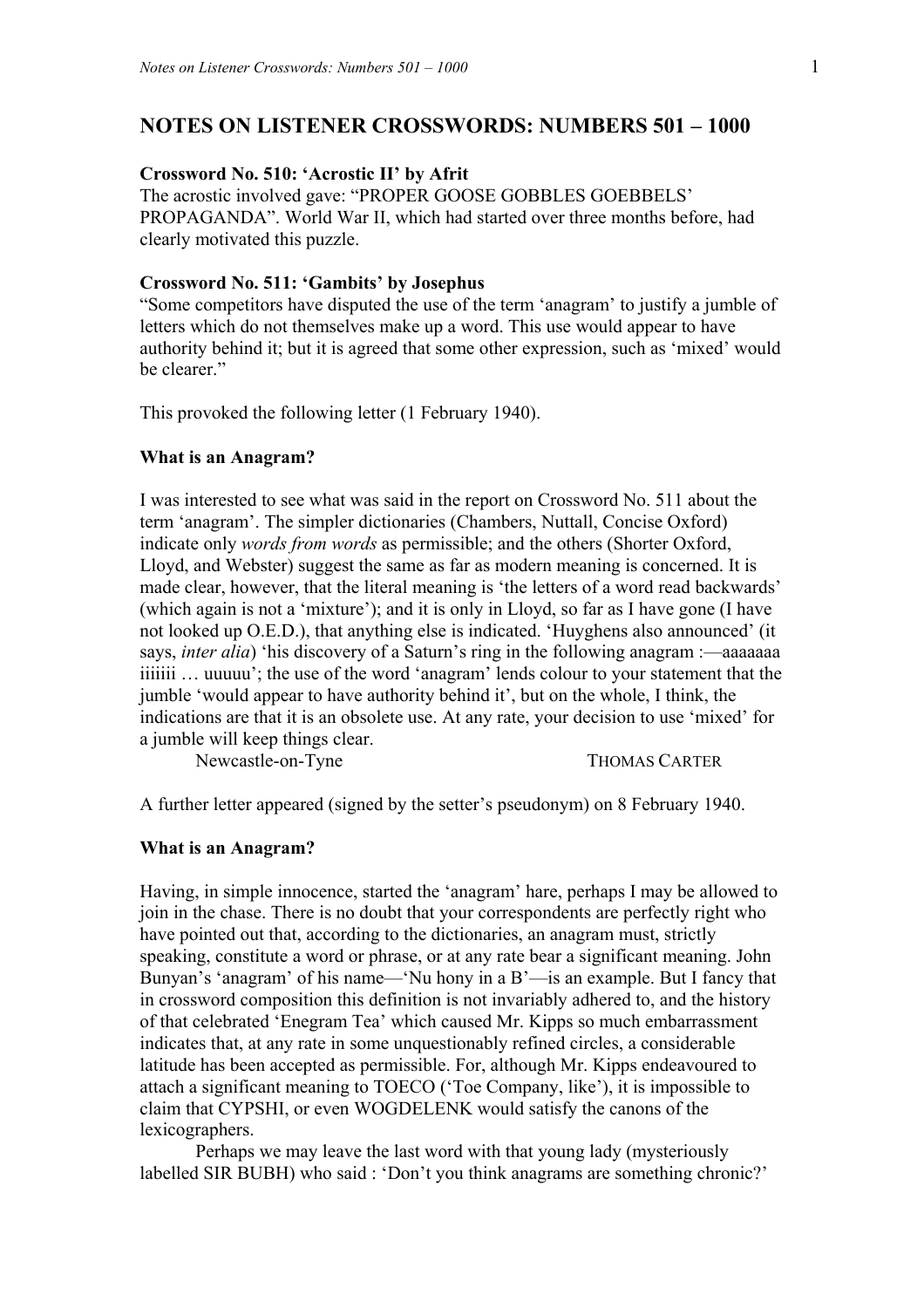Beckenham JOSEPHUS

# **Crossword No. 516: Alphabet II by Proton**

"Proton regrets slip in note, giving eight lights starting with A. He should have known his alpha better."

# **Crossword No. 520: General by Sirius**

" 'Sirius' thanks those who sent criticisms (whether adverse or favourable), which he welcomes; … The number of words in a solution is not given, lest the puzzles become too easy."

# **Crossword No. 522: Crossword No. 522 by Sirius**

"Come, pull up your socks, you would-be solvers who want puzzles none too easy. Instead of a hundred and more solutions with seventy per cent. correct, there are just two brave poor entries, neither quite right, though one was really too near to be considered a complete failure. … Sirius is sad at having so simply stumped you—or weren't you really trying?" [See No. 528.]

# **Crossword No. 528: Crossword No. 528 by Sirius**

"Excellent entry, mostly correct Sirius is happy to say. He will announce when the First Hundred Thousand is reached!" [See No. 552.]

# **Crossword No. 552: Crossword No. 552 by Sirius**

"A new record in entries. Does this indicate a widening circle of interest, or was the puzzle somewhat easier? Or a little of each? Perhaps experiment will show in time, bombing permitting."

Scanning the prize lists does indicate an increase in new names, with the regulars appearing less frequently. They do tend to crop up in the lists for a very difficult puzzle. A further notable phenomenon is an increase in female winners, at least those identified by "Miss" or "Mrs".

#### **Crossword No. 557: Mishmash by Tracer**

For the first time, reference was made to how many entries there had been: over seventy, more than half correct, which shows that checking was, at least on this occasion, applied to all the entry, not just those selected for a prize.

# **Crossword No. 560: Crossword No. 560 by Sirius**

"The difficulty was mainly the hidden reverse of 27; and now, of course, that dodge won't catch you again."

[27 Down was "In the past we enjoyed it on rising", answer TWEEN (hidden) entered in reverse.]

# **Crossword No. 562: Greek by Pollux**

The prizewinners included D S Macnutt [**Ximenes**].

#### **Crossword No. 572: Crossword No. 572 by Sirius**

"A new record in solvers, though nearly 30 per cent. did not get this puzzle correct."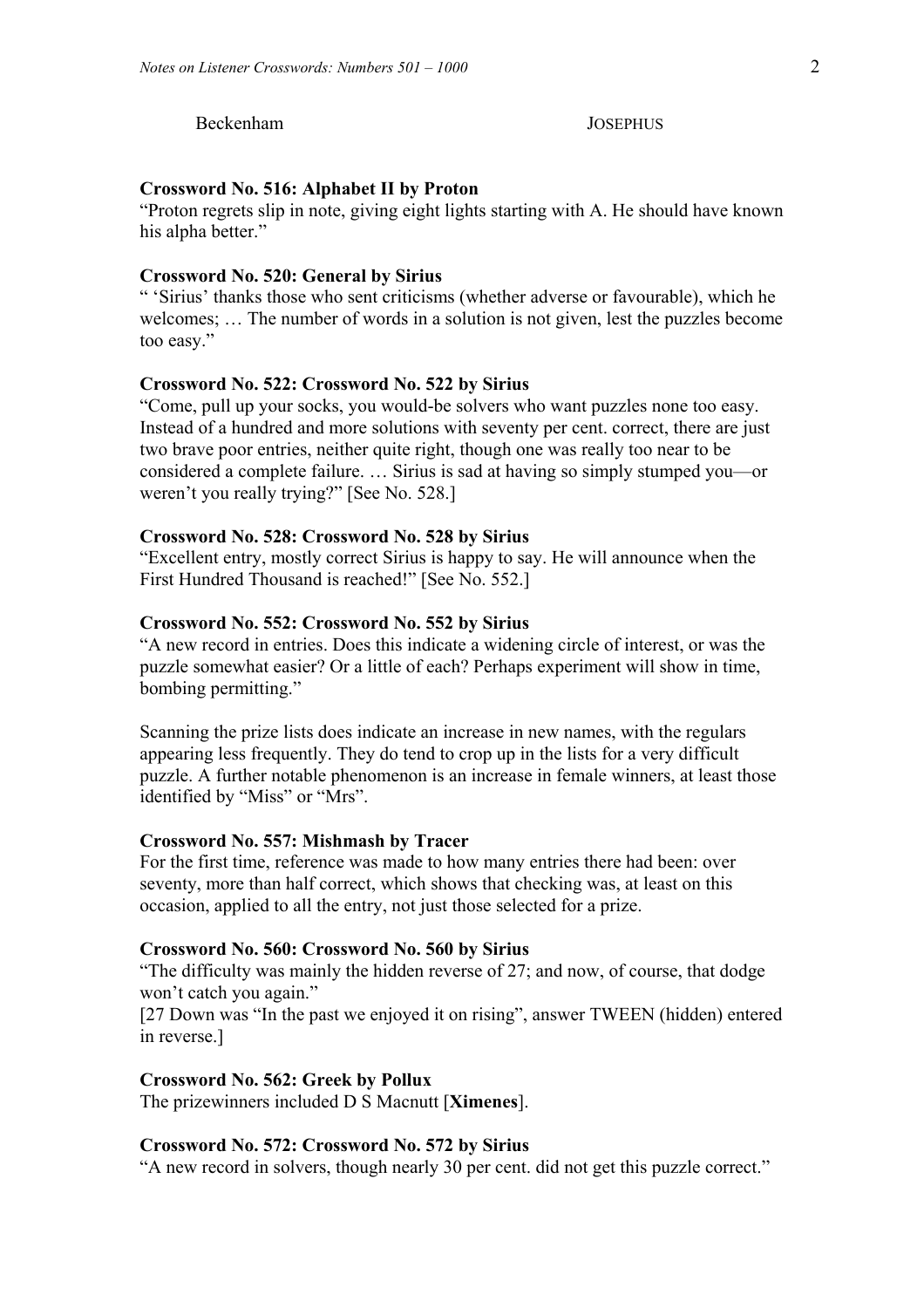# **Crossword No. 582: Crossword No. 582 by Sirius**

Next to the puzzle, the following notice appeared:

# **Consolation Prize**

Owing to the increasing number of crossword competitors, it has been decided to award a consolation prize (book token, value 7s. 6d. [the same as the standard prize]) to the entrant who sends in the greatest number of correct solutions during the next six months, and who has not been fortunate enough to win a prize during that period. The adjacent crossword (No. 582) is the first to count in this new scheme.

# **Crossword No. 603: A Bit Fishy by Joxon**

"One solver wrote complaining of the easiness of the puzzle; another wrote 'difficult but excellent'. *Quot homines …*"

#### **Crossword No. 608: A Little Rugger by Sirius**

Next to the puzzle, the following notice appeared:

# **Consolation Prize**

On May 8 we announced that we would give a consolation prize to the entrant who sent in the greatest number of correct solutions, but who did not receive a prize during the following six months. The Rev. P. Lewis (Lyminge) has qualified for this prize by solving 15 crosswords correctly. Runners-up are Sir S. Dannreuther (14), H. A. Scutt (12), and S. J. Donovan (11). Of the 26 crosswords set, Thomas Carter and L. A. Jones have each sent in 23 correct solutions, but have already received prizes during the six months. We propose to award another consolation prize on the same terms for the next six months.

Remarkably, Carter and Jones were the sole winners in the puzzle (No. 607) whose solution appeared the very next week.

The checkers appear to have overlooked the fact that Rev. Lewis won a prize in No. 587, the sixth in the series.

# **Crossword No. 609: A Literary Crossword by Doggerel**

"This crossword was appreciated by solvers who like a really difficult puzzle." [The redoubtable solvers Carter and Jones, not surprisingly, featured in the prize list.]

# **Crossword No. 630: 221B Revisited by Peter Quince**

In a rare indication of the level of entry, the solution notes read: "119 correct solutions were received, several with the apt comment '6 with 32 rev.' Each of the 11 incorrect solutions contrived to contain a unique error."

The relevant clue was "**6.** *with 32 rev.* '……, my dear Watson' (6)", leading to ELEMEN + YRAT (rev). The TRAY entry was also involved in a  $SE + DEN +$ TARY reference to Mycroft Holmes.

#### **Crossword No. 639: Dickens by Dexter**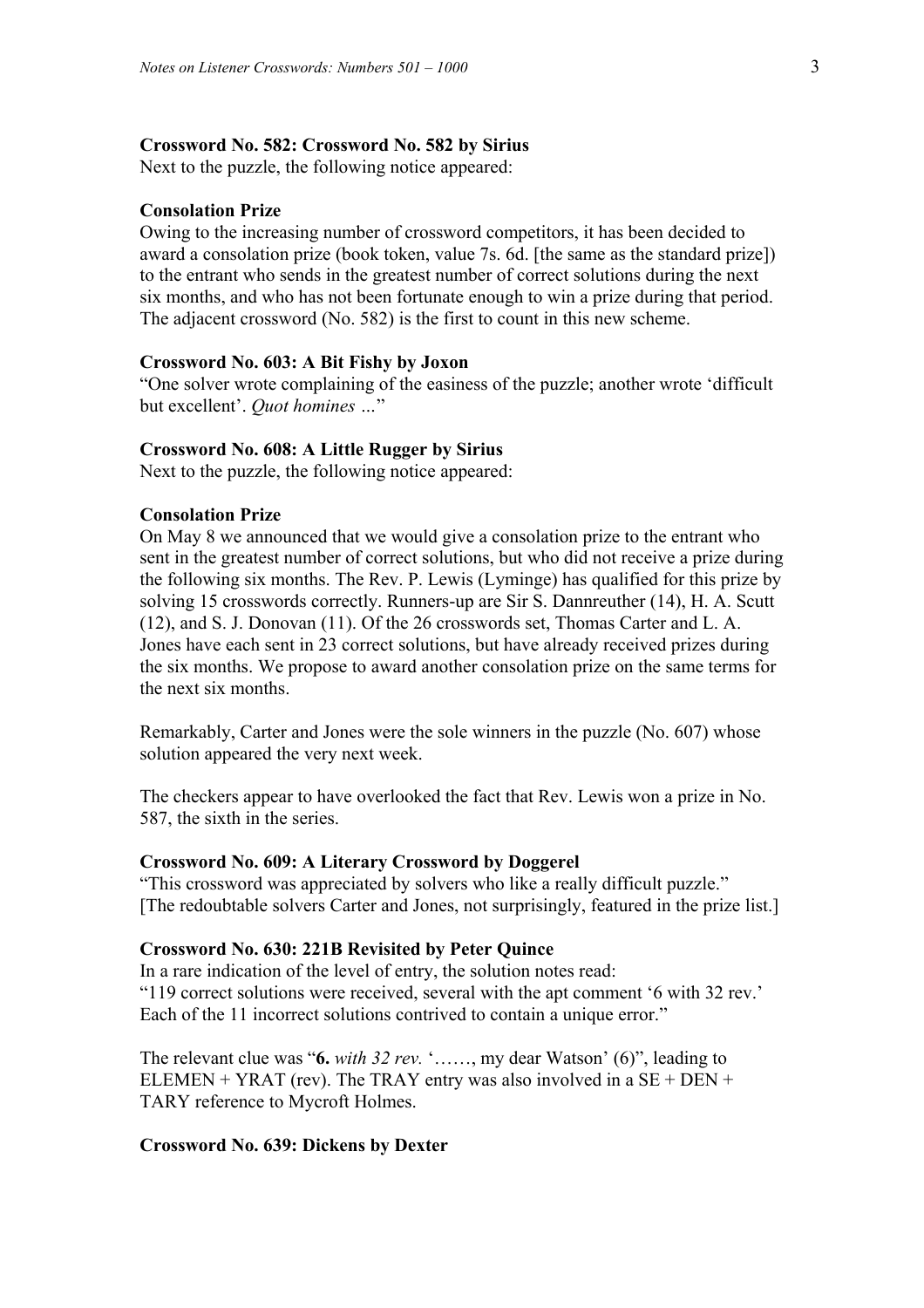"A good number of competitors sent in solutions to this puzzle even though the top left-hand corner had to be largely guesswork owing to the omission of Clue 2, for which we apologise. No one has been disqualified for failure at 1 across and 2 down."

# **Crossword No. 648: Proverbial by Jabberwock**

"We fear we gave even our best team of solvers too much to guess at in this puzzle, and several of them have said so kindly, but firmly; one old friend, for instance, prescribes the proverbial boiling oil for Jabberwock. … In the upshot, there was only one correct solver, or if the term is preferred, thought-reader, and prizewinner … whom we congratulate on his perspicacity—or clairvoyance."

# **Crossword No. 667: Inexcusable Ignorance by Peter Quince**

This puzzle set a new record for the number of entries (mostly correct).

# **Crossword No. 675: Analogonyms by Tesremos**

This was the debut puzzle by D S Macnutt, better known as **Ximenes**. (His Pseudonym in the *Listener* series spelt "Somerset" backwards.) It produced only three winners, the first puzzle in 1943 not to have a full complement of winners; the only other such puzzle was also by **Tesremos**.)

"Many solvers failed only at the last letter of 3D. For 46A TAGPIE (mag, magpie, tag) is accepted as an alternative. Tesremos thanks competitors for kind words."

# **Crossword No. 678: Artists by Jim**

" 'Jim' regrets the published puzzle appeared so 'tempera-mental'—dare he say surreal? Having become ecstatic at finding places for 30 painters, 2 poets, a musician and an architect in his Gallery he forgot the need for a clearly marked catalogue! [There follows a list of various misnumberings and other errors.] He hopes the rest of the puzzle will enable him to evade impeachment by a solvers' 'hanging committee' and heartily congratulates those who were not repulsed by the imperfect chiaroscuro of his hasty and naïve brushwork."

#### **Crossword No. 684: Puzzled Puzzlers by Scorpio**

Eight grid entries were words formed from a jumble of the setters: **Afrit, Castor, Doggerel, Joxon, Pollux, Proton, Sirius** and **Tracer**.

# **Crossword No. 687: Chessboard by Tesremos**

The second puzzle by this setter contained an error: "Tesremos deplores KB3 for QB3 at Bl. 9—a printer's error over which he had no control."

#### **Crossword No. 689: Swan-Song by Doggerel**

This was the final puzzle in the very long series by **Doggerel**: 175 puzzles.

"Doggerel heartily thanks solvers for their farewell greetings."

# **Crossword No. 716: Doublets by Tesremos**

The third puzzle by **Tesremos** [**Ximenes**], two of which were the only puzzles not to have a full set of prizewinners in 1943.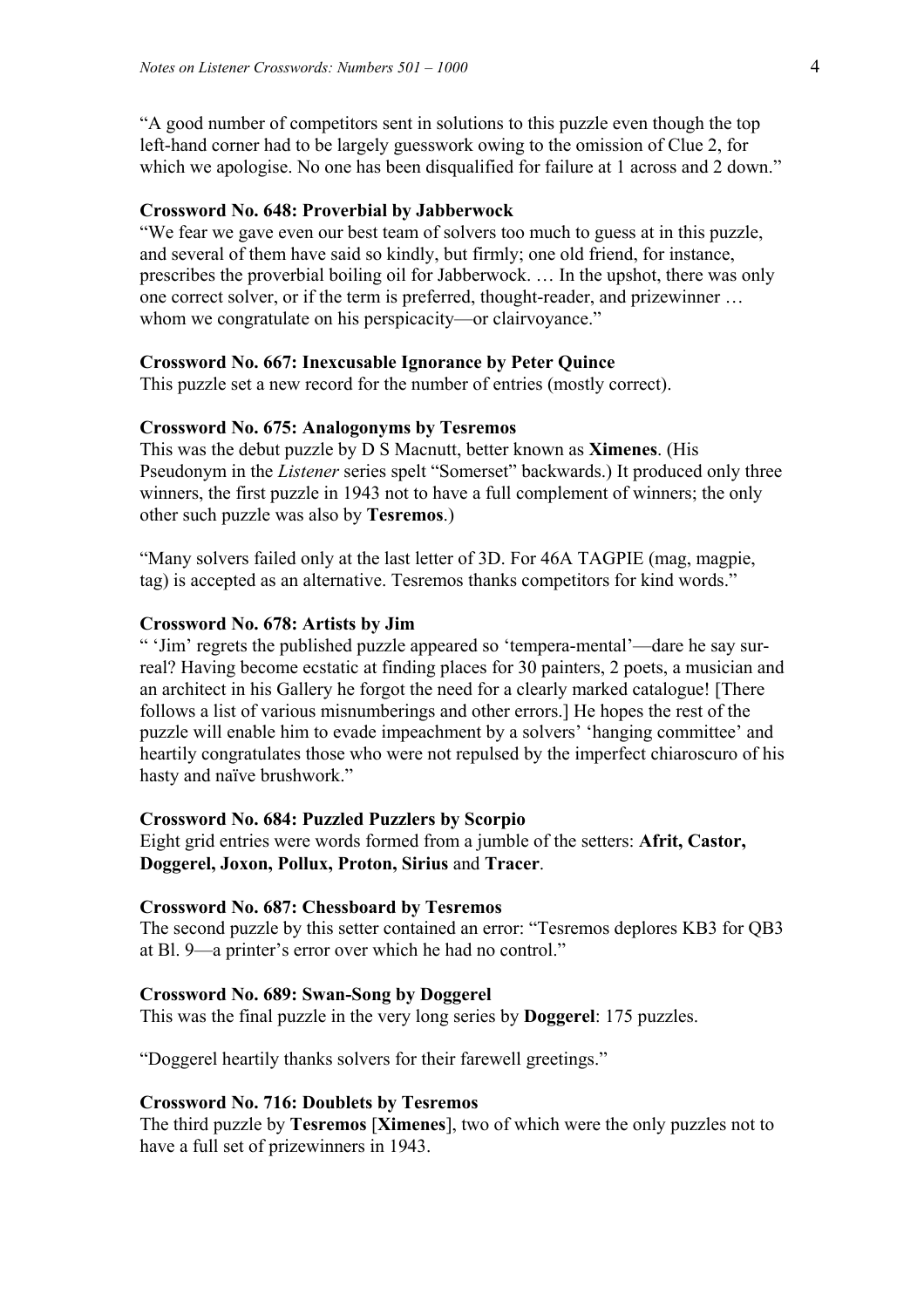"1A mirdha'd [the answer] all but one competitor." This clue involved an indirect anagram: "Shrouded sheep may be …" leading to an anagram of "hid ram".

# **Crossword No. 725: Anagramania by Pangloss**

Unrelated to this puzzle, the *Points from Letters* page included a letter from "D S Macnutt" (**Tesremos**/**Ximenes**), complaining of cuts and other adaptations made to Rattigan's play *Flarepath*, when broadcast on the radio.

# **Crossword No. 729: Jig-Shaw by Potomac**

The crossword column contained an announcement of a significant increase in the book token prize, starting the following week: from 7s 6d to 12s 6d.

# **Crossword No. 731: Venture atte Bowe by Dugoût**

One of the prizewinners, with a military title, gave an address in "Bletchley". The top secret code-cracking establishment at Bletchley Park doubtless accommodated crossword enthusiasts, but none had thus far won a prize, at least not from that address.

# **Crossword No. 765: 'I Lisp'd in Numbers' by Scorpio**

"Scorpio suffered an overwhelming defeat at the pens of what is for him a record number of correct entries. But even so, he triumphed over a number of solvers, who either carelessly failed to verify their working or formed words which do not exist."

# **Crossword No. 786: Cryptonym 2 by Proton**

The coding scheme used was to write the alphabet as two sets of 13 letters, one above the other, with a name (to be deduced) at the start, with the remaining letters in alphabetical order. An example was given, using the name MACINTYRE, now known to be **Proton**'s real name.

# **Crossword No. 800: Poetic Numbers by Scorpio**

"There was trouble in the east: the 'star' [*x*] of XXIV [clue numbering method] was unbarred, and XXII and XXIII were interchanged. Scorpio apologises for these inaccuracies … Andrew McIntyre (Edinburgh) [**Proton**] was the only competitor to solve the puzzle correctly."

#### **Crossword No. 803: Theme V by Proton**

"The blocked type proved to be rather difficult and, in a small entry, there were only five correct solutions."

# **Crossword No. 814: Verbarium I by Proton**

"All correct in an excellent entry."

# **Crossword No. 852: Four Fours by W. McNaught**

"This competition took an unexpected course owing to the setter's inadvertent omission of a clause ruling out factorials. All but two of the competitors used factorials, which greatly ease the problem and admit alternatives. The solution here given is obtained without factorials and is unique."